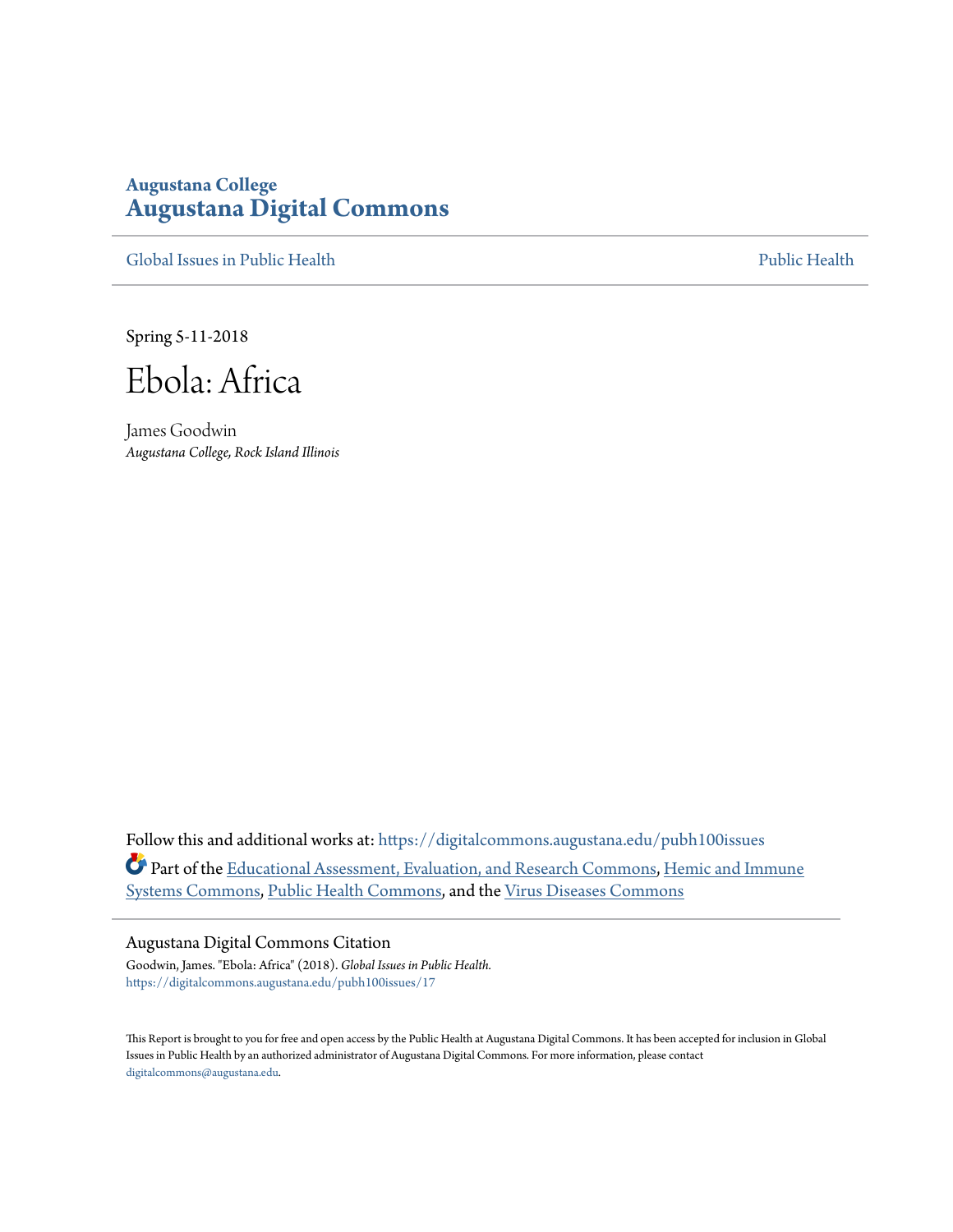### **Description**

Ebola is a rare but deadly virus that causes fever, body aches, and diarrhea, and sometimes bleeding inside and outside the body. As the virus spreads through the body, it damages the immune system and organs. Ebola is a communicable condition, The



**Picture Above: Ebola Virus under a microscope, (News 18, 2014)**

condition is found mostly in Africa, to be a little more exact, in West Africa. Ebola is a specific Pathogen that is most commonly transferred through direct contact with someone infected, or being in the same



vicinity as someone who is infected with Ebola (close contact). There have been 31,071 cases in Africa since 1976. (NCEZID, 2014)

### **Epidemiology of Ebola**

Ebola has many symptoms that may appear anywhere from two to twenty one days after exposure. Many early symptoms of Ebola have similarities to a common fever. Symptoms include: fever, headache,

muscle pain, fatigue, diarrhea, vomiting, stomach pain, and bleeding/bruising. Transmission happens during close or direct contact.(CDC,2018) A lot of cases come from Africa not knowing how to deal with a dead body with Ebola, or some funeral traditions that some cultures refuse to change(CDC,2018). There have been 31,071 cases in Africa from Ebola and 12,924 confirmed deaths due to Ebola (42%)(CDC,2018). In Africa, The virus is transmitted to people from wild animals and spreads in the human population through human-to-human transmission.(Khalafallah et al.2017) The average case fatality rate is around 50%. Case fatality rates have varied from 25% to 90% in past outbreaks.(CDC,2018) The history of Ebola has shown that the disease poses a problem to undeveloped countries.(NCEZID,2014) Although observed modes of transmission mainly include direct contact and contaminated staff, high case fatality ratio and frequent contacts among individuals in developed countries are among determinants.

## **Solutions**

The World Health Organization saw the massive outbreak of Ebola in 2014 and immediately mobilized and deployed in Africa in late spring of 2014. Later in May, Sierra Leone reported its first 16 cases and 5 deaths, all in Kailahun district.(W.H.O,2015) Within days, that number doubled. By early June, it was clear that large population movements over borders were interfering with control measures, most notably contact tracing and monitoring during the 21-day incubation period.(W.H.O,2015) They couldn't tally and address the people who were in direct contact. To address this problem, WHO introduced a system of cross-border surveillance in the

**Picture Above: Hot spots in Africa highlighting the Ebola outbreak**